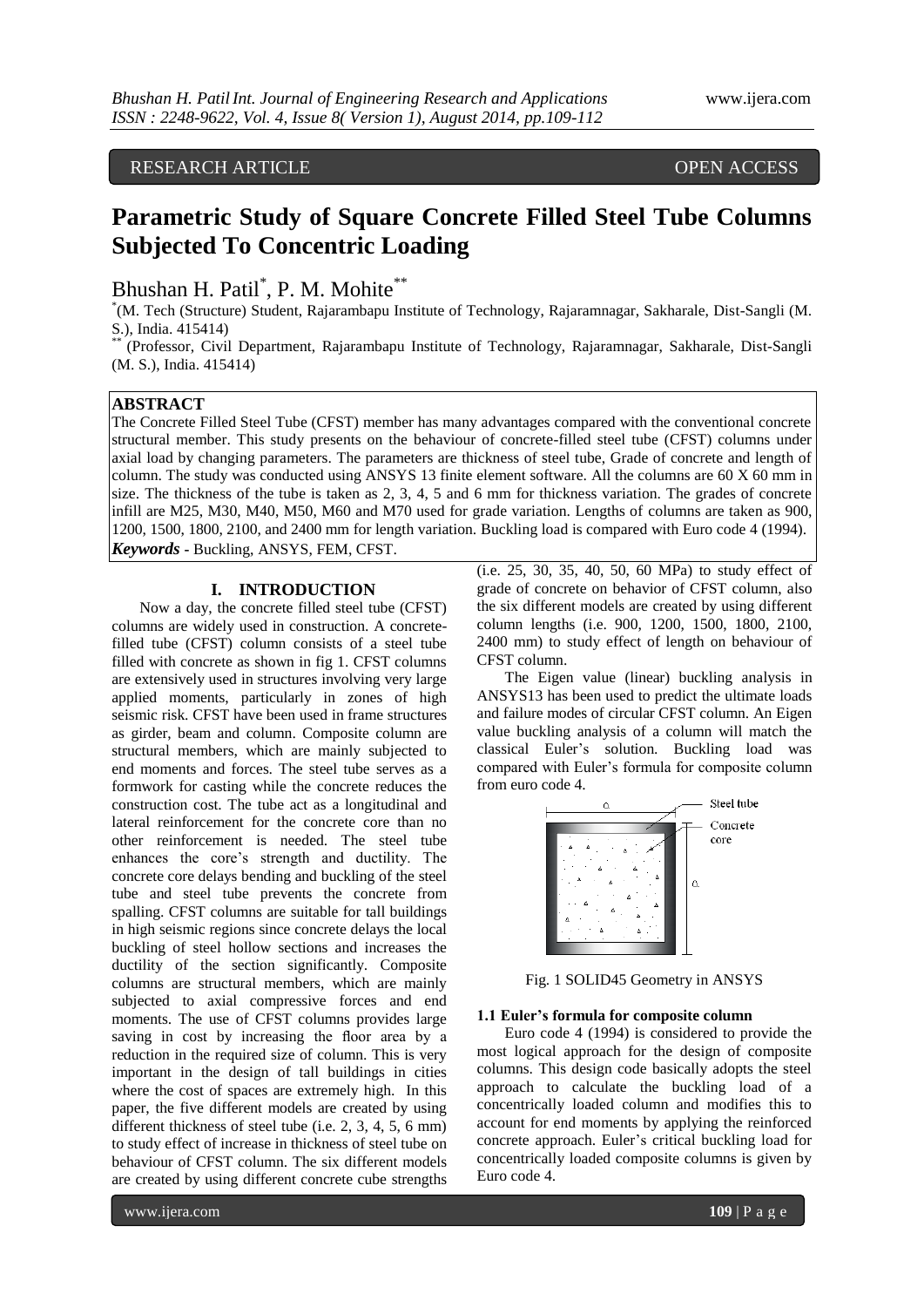$$
P_{cr} = \frac{\pi^2 X (EI)_{\text{e}}}{(L_{\text{eff}})^2}
$$

Where,

 $(EI)_e = E_sI_s + 0.8E_cI_c$  $(EI)_{e}$  = effective elastic flexural stiffness.

Is is the second moment of area of steel.

 $E<sub>s</sub>$  is the elastic modulus of steel.

Ic is the second moment of area of concrete.

Ec is the elastic modulus of concrete.

# **II. MODEL DEVELOPMENT IN ANSYS**

For many engineering problems analytical solutions are not suitable because of the complexity of the boundary conditions, the material properties and the structure. The finite element method is the representation of a body or a structure by an assemblage of subdivisions. ANSYS is finite element based software which gives good results on analysis of any structural elements.

## **2.1 Element type**

**2.1.1) SOLID45** is used for modeling steel tube. It is used for the 3-D modeling of solid structures. The element has eight nodes and having three degrees of freedom at each node: translations in the x, y and z directions. The element has creep, plasticity, swelling, large deflection and large strain capabilities.

**2.1.2) SOLID65** is used for modeling concrete core. It is used for the 3-D modeling of solids with or without reinforcing bars (rebar). This element is capable for cracking in tension and crushing in compression. The element is eight noded and having three degrees of freedom at each node: translations in the nodal x, y and z directions. The concrete is capable of crushing, cracking, creep and plastic deformation.

#### **2.2 Model overview**

The structural analysis program ANSYS is used to construct the FE model for CFST column. The SOLID 45 element was used for modelling of steel tube and SOLID 65 element was used for modelling of concrete core.

The bottom end is fixed. At bottom end displacement degrees of freedom in x, y, z directions (Ux, Uy, Uz) as well as rotational degrees of freedom in x, y, z directions are restrained to be zero. The top end is pinned. At top end rotational degrees of freedom are free and translation Uy is free remaining Ux, Uz are restrained.

Following properties are used for modelling CFST column.

> Steel -Young's Modulus, Es=200Gpa Poison's ratio,  $v_s = 0.3$ Density,  $\rho_s = 7800 \text{kg/m}$ 3.

Concrete - Young's Modulus, E<sub>c</sub>=25000Mpa Poison's ratio,  $v_c$ =0.16 Density,  $\rho_c = 2400 \text{kg/m}3$ An axial pressure of 1 unit was implemented over the top surface of the column.

### **III. RESULT AND DISCUSSION**



Fig. 2 Deflection of CFST column



Fig. 3 Stresses in CFST column

Eigen buckling analysis is carried out for the analysis of CFST column to find actual buckling capacity of the column. The deflected profile and stress profile of the CFST column is shown in Figure 2 and 3.

## **3.1 Thickness Variation**

This study is conducted using the model on five rectangular CFST columns to investigate the effect of thickness variation on the performance of column. The load carrying capacities, deformation in CFST columns are studied.

All analyzed CFST columns are 60 X 60 mm in size, L equals to 900 mm and thickness of steel tube (T) varies by 1 mm. Concrete grade M25 is used.

www.ijera.com **110** | P a g e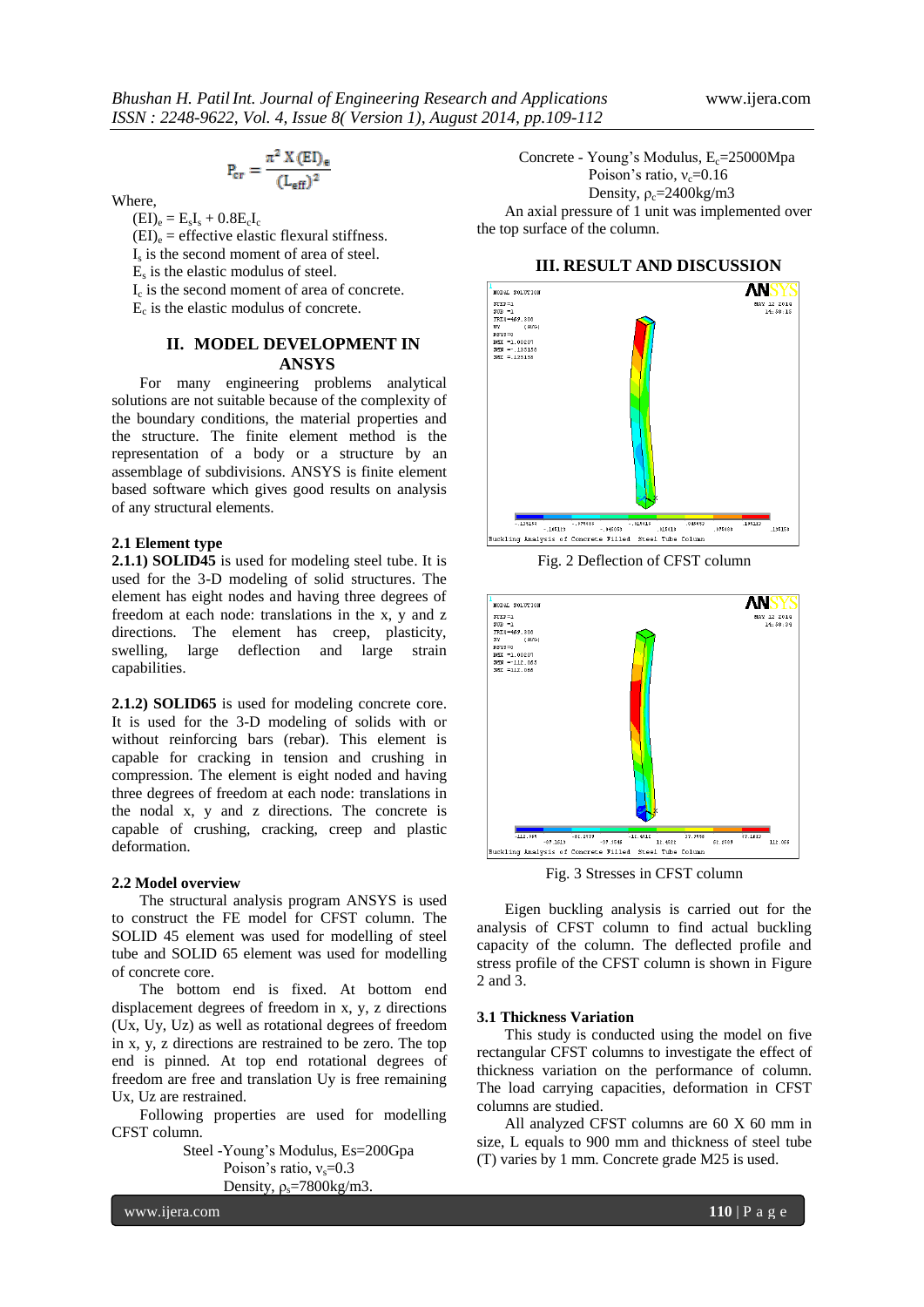| Table 1. Thickness variation of steel tube |                              |                                 |                           |  |
|--------------------------------------------|------------------------------|---------------------------------|---------------------------|--|
| <b>Thickness</b><br>(mm)                   | <b>Ansys</b><br>Load<br>(KN) | EC <sub>4</sub><br>load<br>(KN) | <b>Deflection</b><br>(mm) |  |
| 2                                          | 1689.516                     | 1703.37                         | 1.325                     |  |
| 3                                          | 2133.334                     | 2200.705                        | 1.214                     |  |
| 4                                          | 2532.463                     | 2643.333                        | 1.0248                    |  |
| 5                                          | 2890.346                     | 3043.687                        | 1.0236                    |  |
| 6                                          | 3210.44                      | 3389.335                        | 1.02261                   |  |

| Table 1. Thickness variation of steel tube |  |  |
|--------------------------------------------|--|--|
|                                            |  |  |

The load carrying capacity of CFST column is increased with increase in thickness of steel tube as shown in table 1 and figure 4. Deformation is decreased with increase in thickness of steel tube as shown in table 1.



Fig. 4 Effect of Thickness variation of steel tube on loading capacity of CFST column

#### **3.2 Concrete grade variation**

This study is conducted using the model on seven rectangular CFST columns to investigate the effect of grade variation of concrete on the performances of CFST column. The load carrying capacities, deformation in CFST columns are studied.

All analyzed CFST columns are 60 X 60 mm in size, L equals to 900 mm and thickness of steel tube (T) equals to 2. The grade of concrete varies between M<sub>25</sub> to M<sub>70</sub> as shown in table 2.

| Grade | <b>Ansys</b><br>Load<br>(KN) | EC4<br>Load<br>(KN) | <b>Deflection</b><br>(mm) |
|-------|------------------------------|---------------------|---------------------------|
| 25    | 1689.516                     | 1703.37             | 1.00207                   |
| 30    | 1737.399                     | 1740.67             | 1.00122                   |
| 35    | 1781.388                     | 1777.971            | 1.00125                   |
| 40    | 1822.298                     | 1810.297            | 1.00129                   |
| 50    | 1896.991                     | 1869.977            | 1.0014                    |
| 60    | 1964.455                     | 1927.171            | 1.0004                    |
| 70    | 2026.454                     | 1976.904            | 1.00018                   |

Table 2. Grade Variation of Concrete

The load carrying capacity of CFST column is increased with increase in grade of concrete as shown in table 2 and figure 5. Deformation is decreased with increase in grade of concrete as shown in table 2.



Fig. 5 Effect of Grade variation of concrete on loading capacity of CFST column

#### **3.3 Length variation of column**

This study is conducted using the model on six circular CFST columns to investigate the effect of length variation of column on the performances of CFST column. The load carrying capacities, deformation in CFST columns are studied.

All analyzed CFST columns are 60 X 60 mm in size, thickness of steel tube (T) equals to 2 and length varies from 900, 1200, 1500, 1800, 2100, and 2400 mm. The grade of concrete used is M25.

Table 3. Length Variation of CFST column

| Length<br>(mm) | <b>Ansys</b><br>Load<br>(KN) | EC 4<br>load<br>(KN) | <b>Deflection</b><br>(mm) |
|----------------|------------------------------|----------------------|---------------------------|
| 900            | 1689.516                     | 1703.37              | 1.002                     |
| 1200           | 978.804                      | 958.15               | 1.00                      |
| 1500           | 635.328                      | 613.21               | 0.92                      |
| 1800           | 444.664                      | 425.84               | 0.91                      |
| 2100           | 328.255                      | 312.86               | 0.88                      |
| 2400           | 252.108                      | 289.54               | 0.81                      |



Fig. 6 Effect of length variation on loading capacity of CFST column

The load carrying capacity of CFST column is decreased with increase in length of column as shown in table 3 and figure 6. Deformation is decreased with increase in length of column as shown in table 3.

www.ijera.com **111** | P a g e